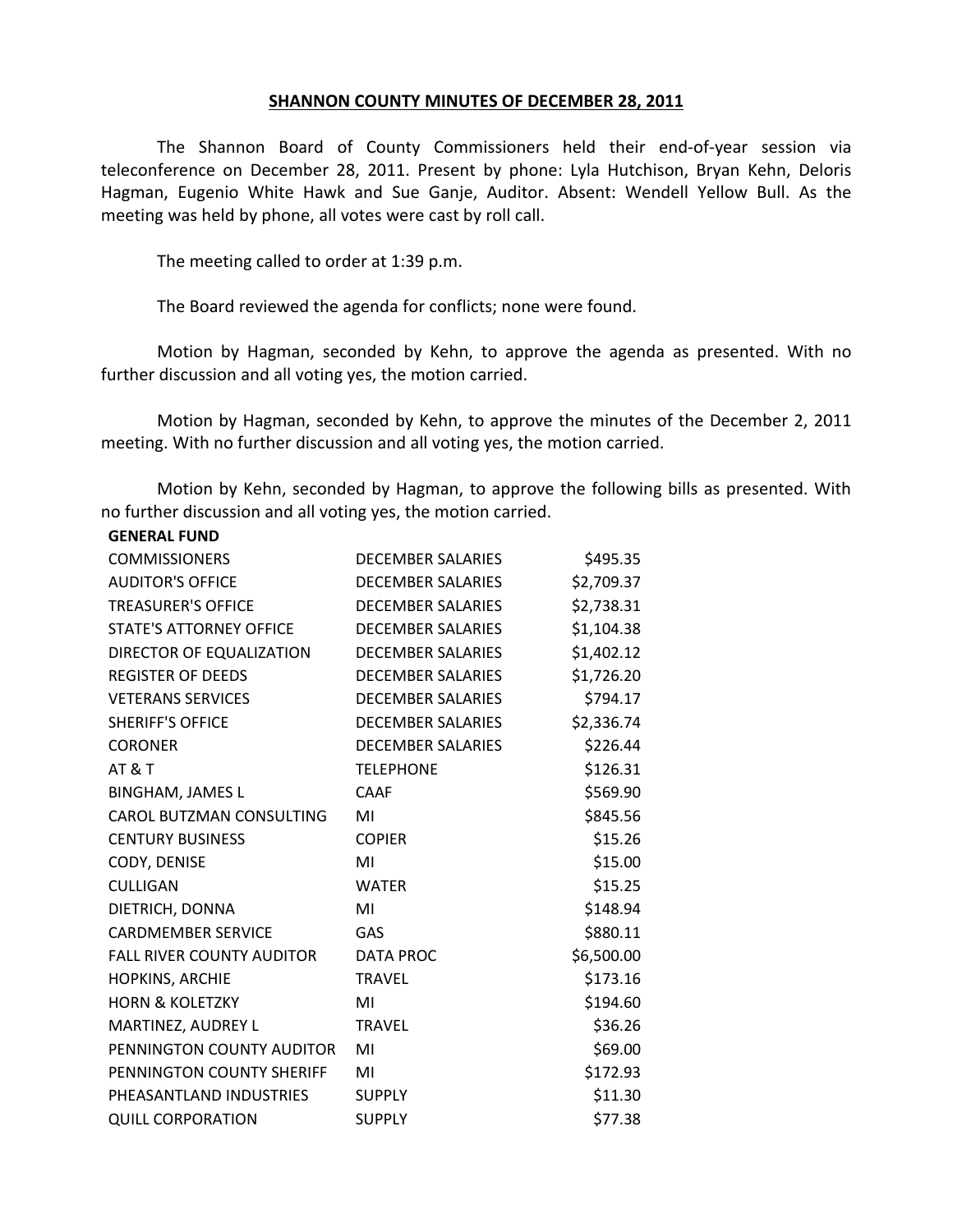| REGIONAL WEST MEDICAL CTR        | <b>AUTOPSY</b>                 | \$1,087.30  |
|----------------------------------|--------------------------------|-------------|
| SD ASSN OF COUNTY COMM.          | <b>DUES</b>                    | \$2,263.46  |
| SD ASSN OF COUNTY OFFICAL        | <b>DUES</b>                    | \$1,135.12  |
| <b>SHANNON COUNTY SHERIFF</b>    | PETTY CASH                     | \$115.13    |
| SHEPHERD REPORTING LLC           | MI                             | \$25.00     |
| <b>STATE TREASURER</b>           | <b>ST REPORT</b>               | \$4,360.33  |
| SWANDA, KAREN                    | MI                             | \$15.00     |
| <b>VERIZON WIRELESS</b>          | <b>CELL PHONE</b>              | \$31.96     |
| <b>WESTERN PATHOLOGY</b>         | <b>AUTOPSY</b>                 | \$905.00    |
| YANKTON COUNTY SHERIFF           | MI                             | \$25.00     |
|                                  | <b>GENERAL FUND TOTAL</b>      | \$33,347.34 |
| <b>ROAD &amp; BRIDGE</b>         |                                |             |
| <b>ROAD &amp; BRIDGE</b>         | <b>DECEMBER SALARIES</b>       | \$6,393.04  |
| A & B WELDING                    | <b>REPAIR</b>                  | \$38.44     |
| <b>AT &amp; T</b>                | <b>TELEPHONE</b>               | \$87.18     |
| BETTELYOUN, LYNX                 | CDL                            | \$109.80    |
| <b>CULLIGAN</b>                  | <b>WATER</b>                   | \$31.00     |
| <b>CARDMEMBER SERVICE</b>        | GAS                            | \$30.00     |
| <b>GREAT PLAINS COMMUNICATIO</b> | <b>TELEPHONE</b>               | \$173.92    |
| LACREEK ELECTRIC ASSOC           | <b>UTILITY</b>                 | \$405.26    |
| <b>MARTIN AUTO PARTS</b>         | <b>REPAIR</b>                  | \$238.03    |
| MCI COMM SERVICE                 | <b>TELEPHONE</b>               | \$45.42     |
| <b>QUILL CORPORATION</b>         | <b>SUPPLY</b>                  | \$113.95    |
| <b>WESTCO</b>                    | <b>PROPANE</b>                 | \$1,367.60  |
| WHITEFACE, DAVID                 | <b>CDL</b>                     | \$109.80    |
| ZIMBELMAN, LEON                  | <b>CDL</b>                     | \$109.80    |
|                                  | <b>ROAD &amp; BRIDGE TOTAL</b> | \$9,253.24  |
| <b>FIRE PROTECTION FUND</b>      |                                |             |
| BATESLAND FIRE DEPT.             | <b>FIRE</b>                    | \$4,125.00  |
|                                  | FIRE PROT. FUND TOTAL          | \$4,125.00  |
| <b>EMERGENCY MGT</b>             |                                |             |
| <b>FALL RIVER COUNTY AUDITOR</b> | DATA PROC;EM                   | \$12,000.00 |
|                                  | <b>EMERGENCY MGT TOTAL</b>     | \$12,000.00 |
|                                  | <b>GRAND TOTAL</b>             | \$58,725.58 |

Discussion was held on the 2012 billing for the Weed Department Annual Dues. Motion by Hagman, seconded by White Hawk, to approve \$50.00 for the 2012 Weed Department dues. With no further discussion and all voting yes, the motion carried.

Kehn reported on his efforts to obtain a year-end inventory for Weed Department chemicals, which he will continue to pursue and provide a follow-up at the next meeting.